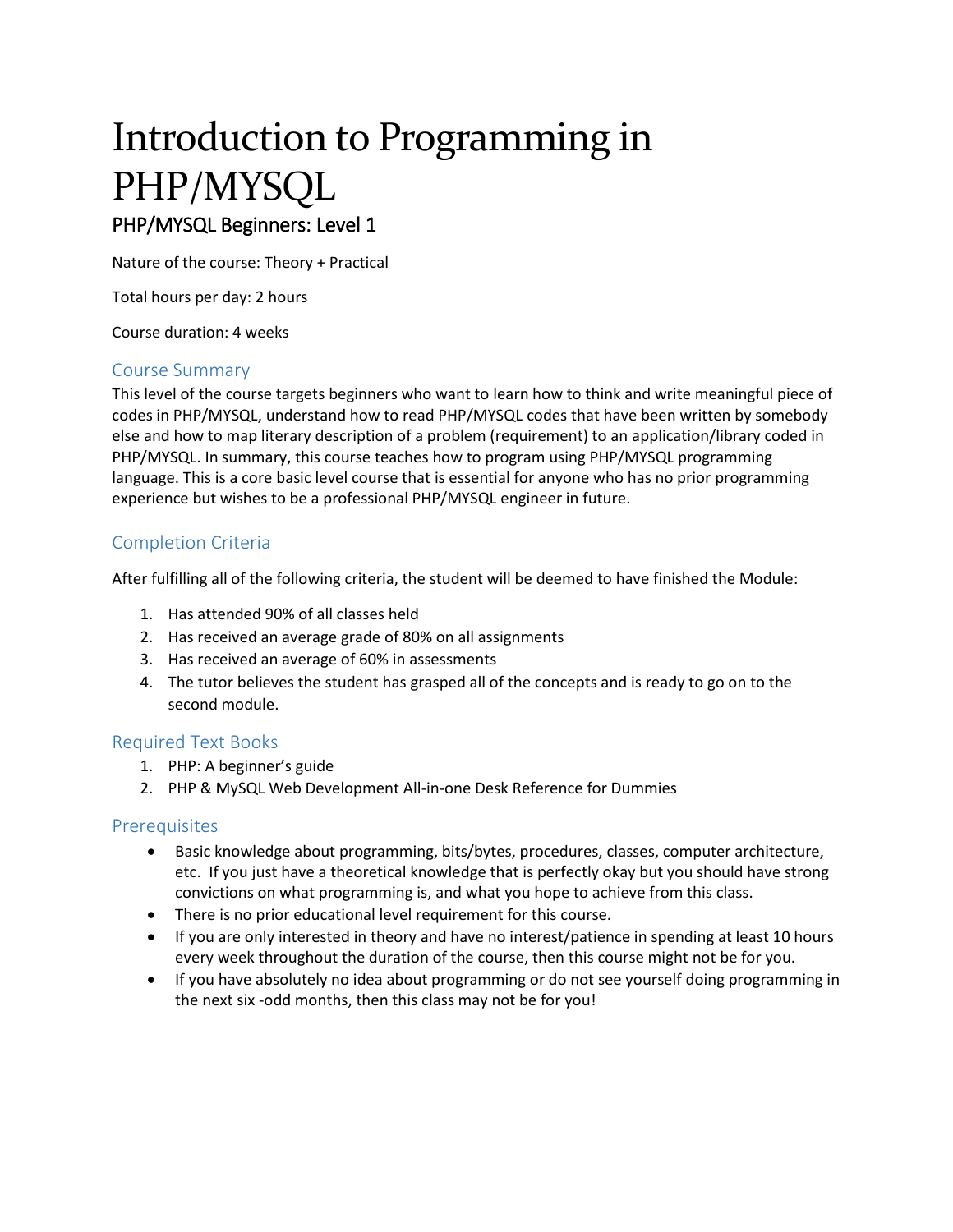## Course Details

## WEEK<sub>1</sub> **UNDERSTANDING THE PHP/ MYSQL BASICS**

- How PHP works
- The PHP.ini file
- PHP tags
- PHP Statements and Whitespaces
- Comments
- PHP functions

## **VARIABLES**

- Variable types
- Variables Names
- Constant

## WFFK<sub>2</sub>

## **FLOW CONTROLS**

- If statements
- For loop
- While loop
- Case statement

## WEEK 3

## **REUSING CODE AND WRITING FUNCTIONS**

- Including files and Writing functions
- Require
- Require once
- Include
- User functions
- Defining and calling functions

## WEEK 4

## **INTRODUCTION TO DATABASE**

- Basic difference between database and file system
- Introduction of MySQL
- Connection mechanism using PHP and MYSQL
- Create table, select, insert, update and delete command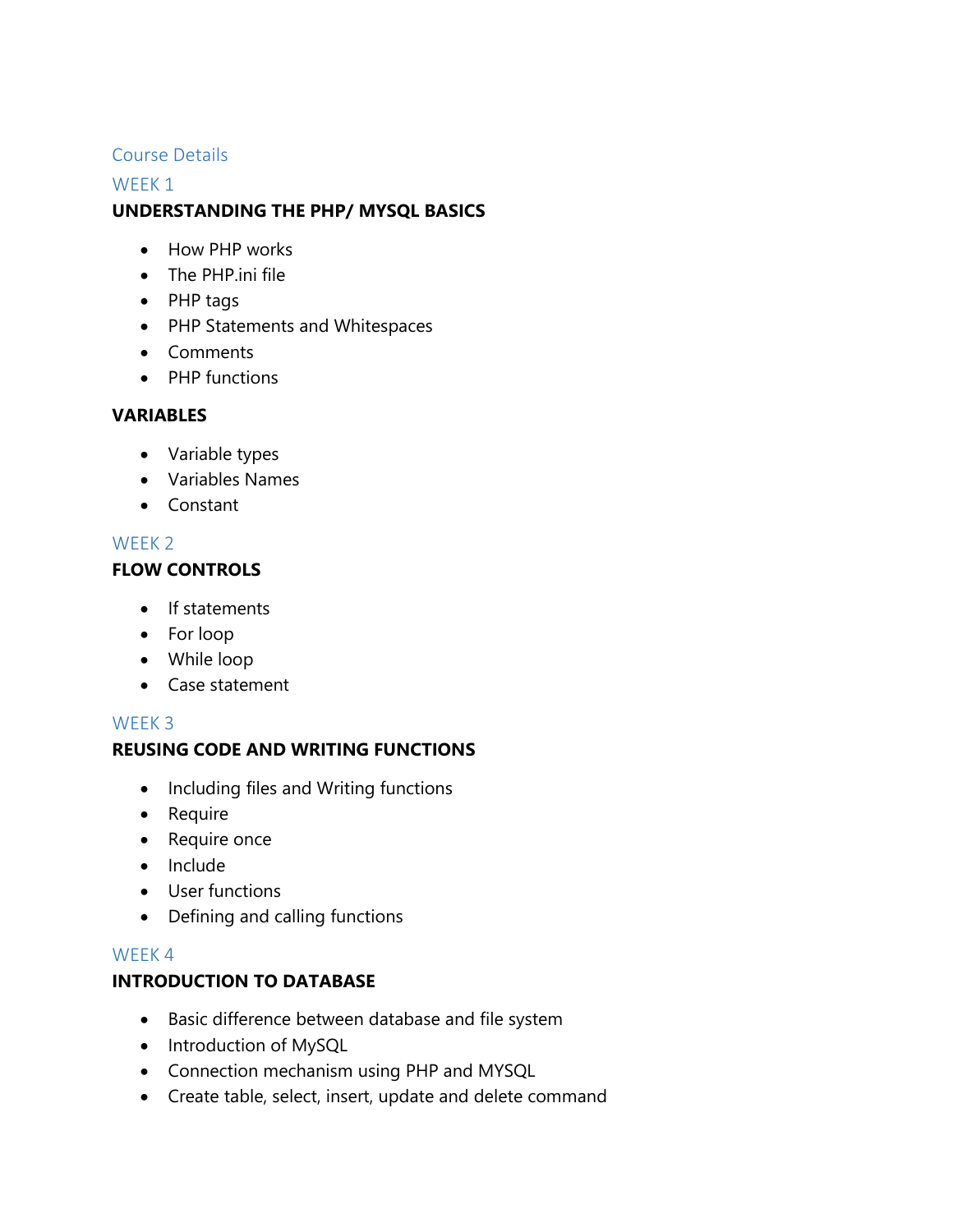- Making form with JQuery validation and inserting in table
- Displaying all rows of table and disable in HTML table format.
- Edit records using HTML form.
- Delete records
- Single-Dimensional Arrays
- Multidimensional Arrays
- Casting Arrays
- Associative Arrays
- Accessing Arrays
- Getting the size of an array
- Looping through an array
- Looping through an associative array
- Examining array
- Joining arrays
- Sorting arrays
- Working EXAMPLES (Lab)

## **LABS**

Lab assignments will focus on the practice and mastery of contents covered in the lectures; and introduce critical and fundamental problem-solving techniques to the students.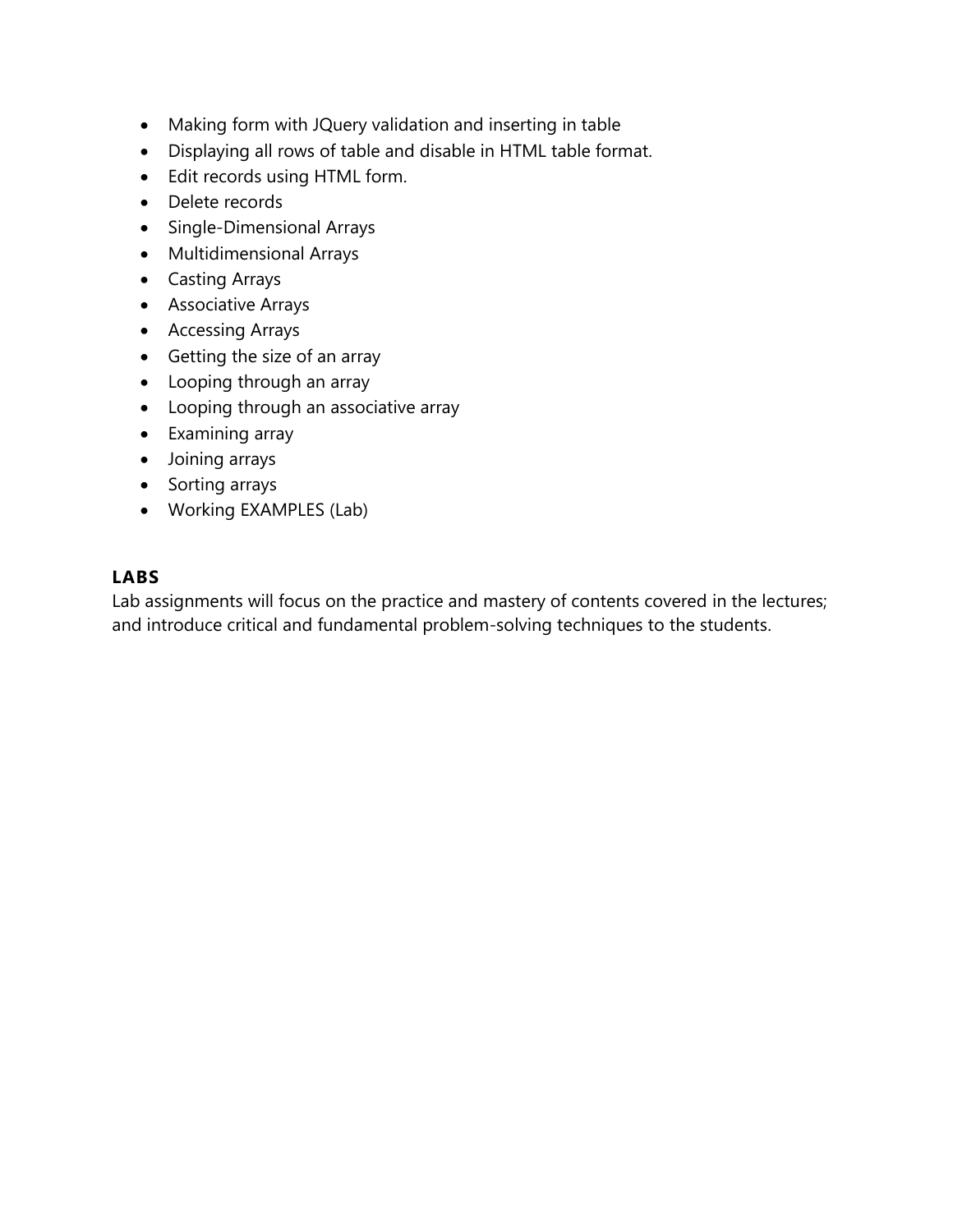# Intermediate PHP/MYSQL: Level 2

Nature of the course: Theory + Practical

Total hours per day: 2 hours

Course duration: 4 weeks

#### Course Summary

The DTC – PHP/MYSQL – Level 2 course is targeted for trainees who have had some prior beginner level hands-on programming experience in PHP/MYSQL programming language or in some other programming language (e.g. Java, Obj-C, PHP, C, C++, etc.) and want to learn PHP/MYSQL. This course teaches you how to utilize the PHP programming language and MySQL database server to construct dynamic web pages and interactive websites. This course walks you through the process of building a comprehensive website that can dynamically show data from a MySQL database, with clear, step-bystep instructions and templates.

## Completion Criteria

After fulfilling all of the following criteria, the student will be deemed to have finished the Module:

- 1. Has attended 90% of all classes held
- 2. Has received an average grade of 80% on all assignments
- 3. Has received an average of 60% in assessments
- 4. The tutor believes the student has grasped all of the concepts and is ready to go on to the second module.

#### Required Text Books

- 1. PHP/MYSQL: LEVEL 1 PHP Tutorials: Programming with PHP and MySQL
- 2. Programming PHP
- 3. PHP Reference: Beginner to Intermediate PHP5

## Prerequisites

- Successfully complete the entrance test with score of at least 40% (for trainees directly applying to this level).
- Successfully complete the DWIT Training PHP/MYSQL Level 1 course (not applicable to trainees directly applying to this level).
- Successfully complete the interview.
- Willing and eager to spend at least 10-20 hours (varying from student-to-student) per week outside of the training class to read/write codes in PHP/MYSQL (self-study and practice).

## Course Details

#### WEEK<sub>1</sub>

## **FUNCTIONS**

- What is a function
- Defining a function
- Returning value from function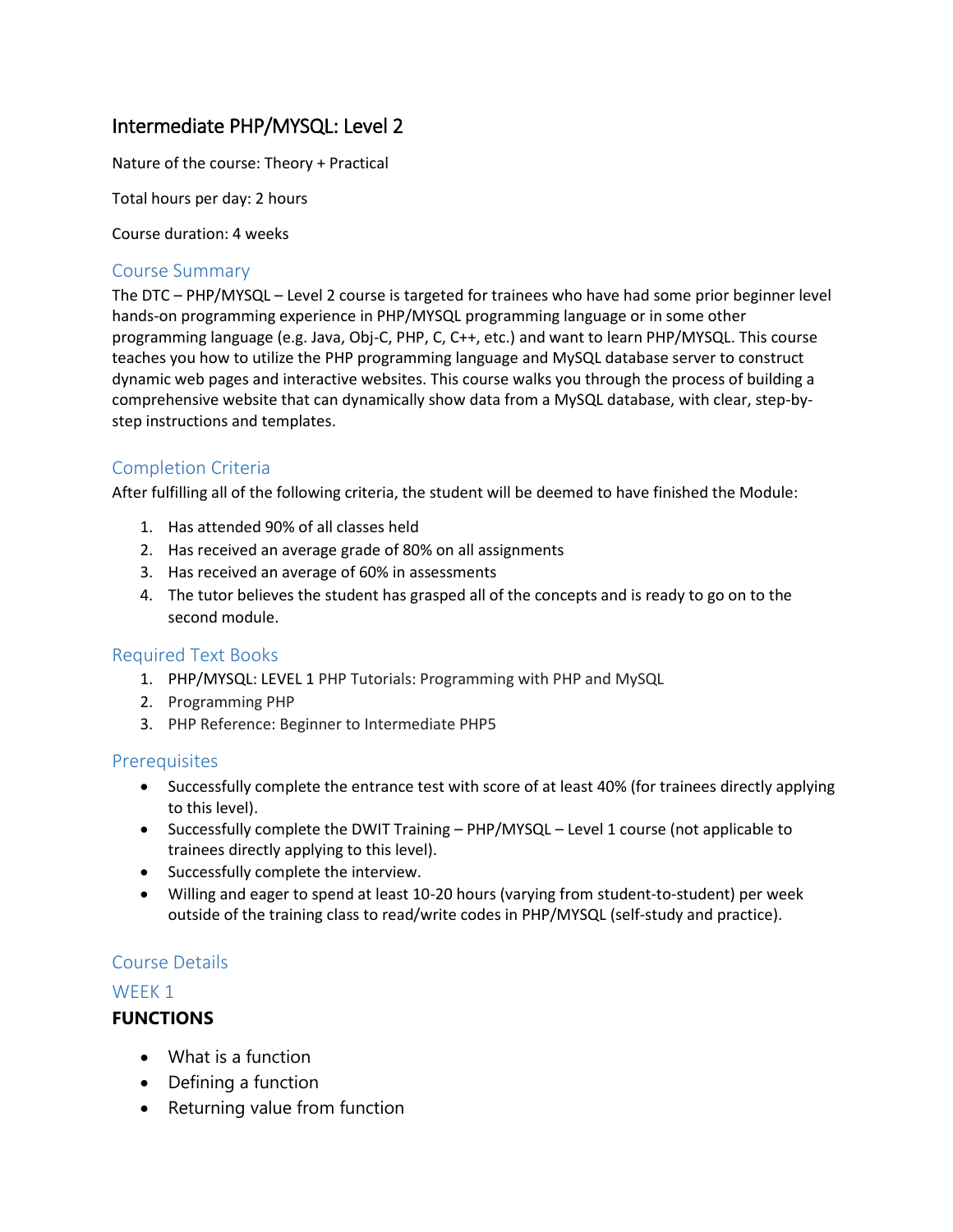- User-defined functions
- Variable scope
- Accessing variable with the global statement
- Function calls with the static statement
- Setting default values for arguments
- Passing arguments to a function by value
- Passing arguments to a function by reference
- Testing for function existence
- Working EXAMPLE (Lab)

## **WORKING WITH THE FILE SYSTEM**

- Creating and deleting a file
- Reading and writing text files
- Working with directories in PHP
- Checking for existence of file
- Determining file size
- Opening a file for writing, reading, or appending
- Writing Data to the file
- Reading characters
- Working Example

## WEEK 2

## **COMPLEX FORM PROCESSING**

- Super global variables
- The server array
- A script to acquire user input
- Importing user input
- Accessing user input
- Combine HTML and PHP code
- Using hidden fields
- Redirecting the user
- File upload and scripts
- PHP mail functions
- Form Security method and process.
- Working EXAMPLE (Lab)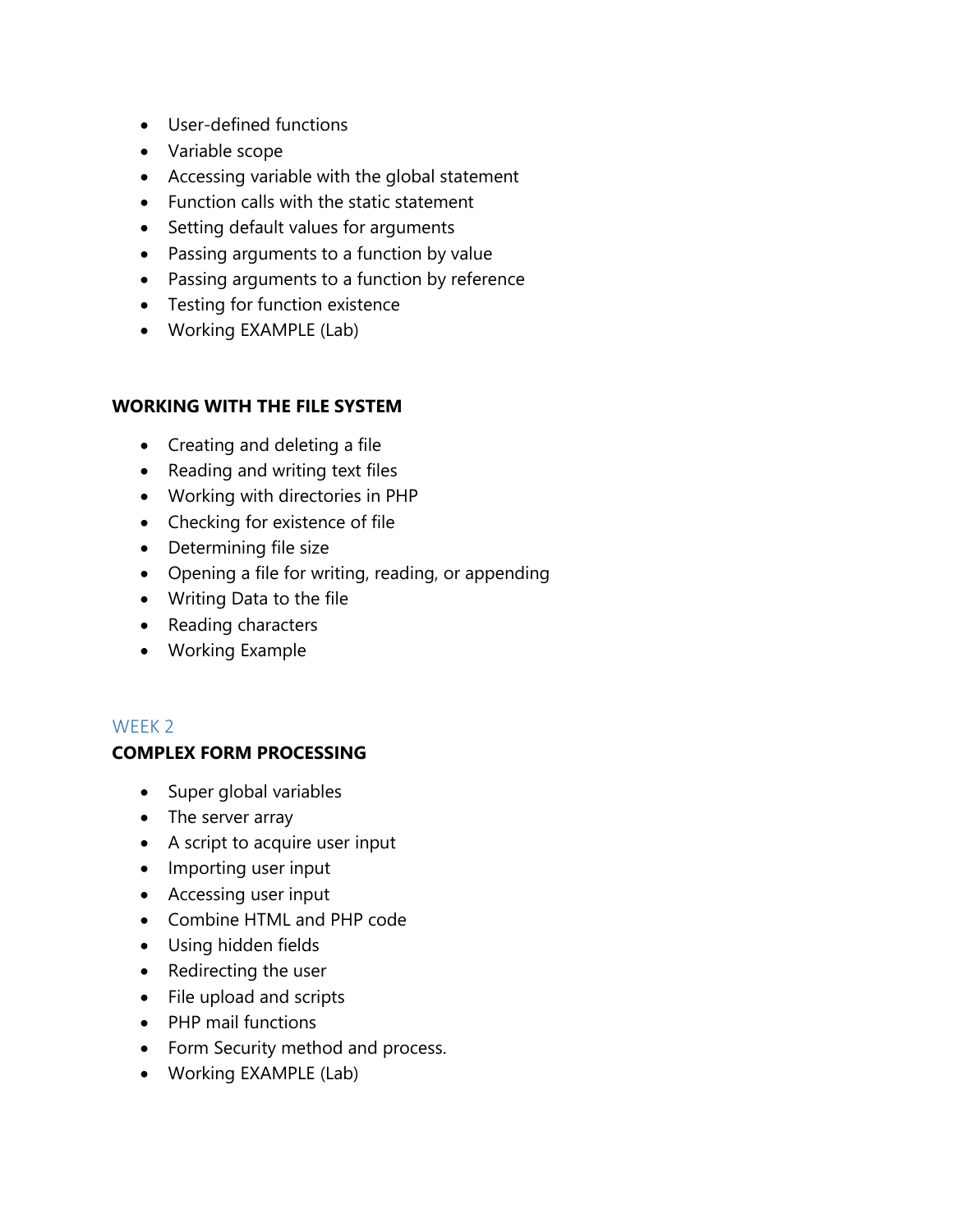## **WORKING WITH REGULAR EXPRESSIONS**

- The basic regular expressions
- Matching patterns
- Finding matches
- Replace patterns
- Working EXAMPLE (Lab)

## WEEK 3

## **CLASSES AND OBJECTS**

- Objects oriented programming
- Define a class
- An Object
- Creating an object
- Object properties
- Object methods
- Object constructors and destructors
- Class constants
- Class inheritance
- Abstract classes and methods
- Object serialization
- Checking for class and method existence
- Exceptions
- Iterators
- Summary
- Working EXAMPLE (Lab)

## **The anatomy of a cookie**

- Setting a cookie with PHP
- Deleting a cookie
- Creating session cookie
- Working with the query string
- Creating query string
- Working EXAMPLES (Lab)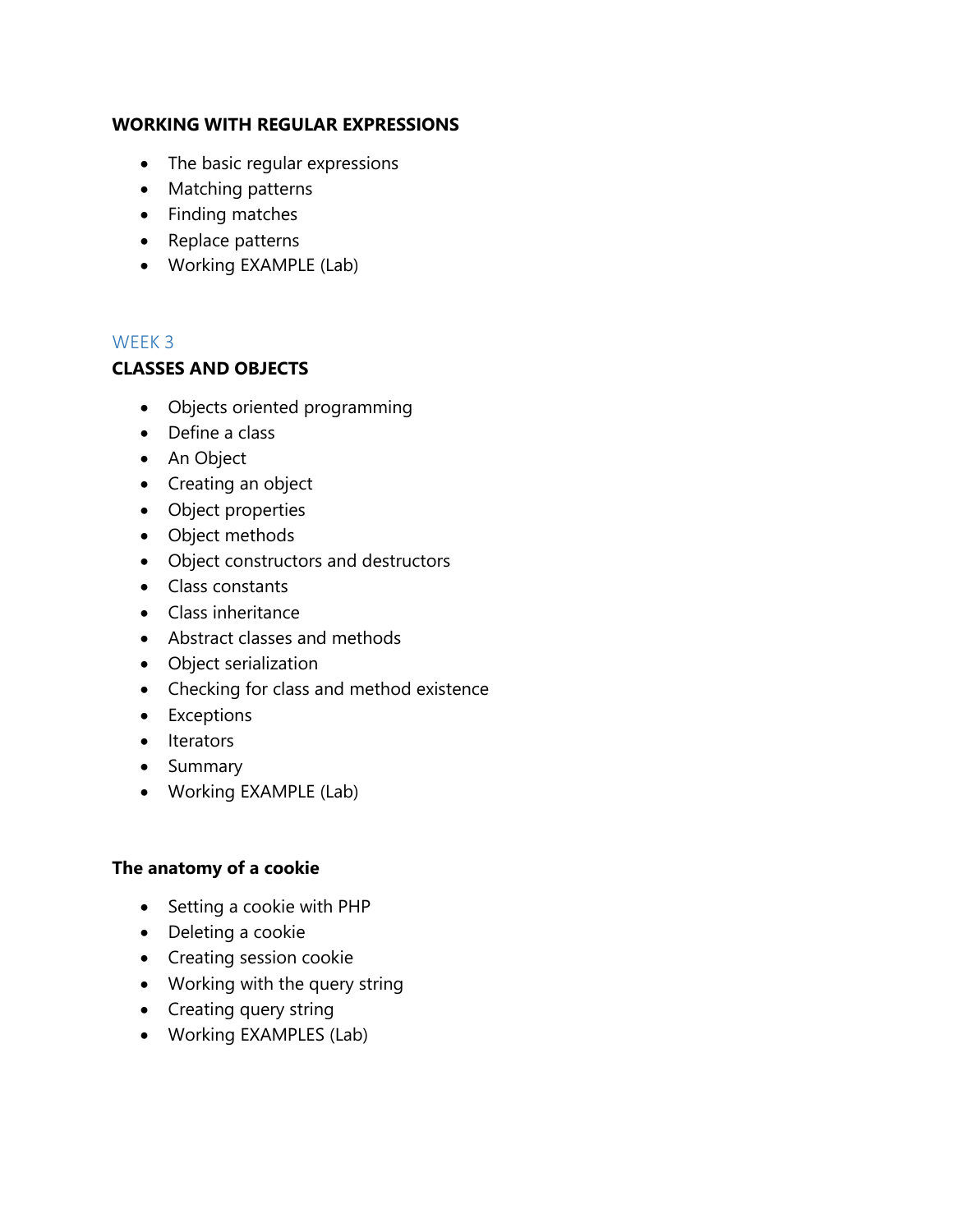## WEEK 4

#### **SESSION**

- What is session
- Starting a session
- Working with session variables
- Destroying session
- Passing session Ids
- Encoding and decoding session variables
- Working EXAMPLE (Lab)

## **SIMPLE JQUERY AJAX MODULE**

- Posting the form using Ajax I.e. without refreshing page.
- Changing content using Ajax.
- **•** Form Validation
- Captcha Validation in FORMS (To prevent junk message from form)
- Working EXAMPLES (Lab

## **LABS**

Lab assignments will focus on the practice and mastery of contents covered in the lectures; and introduce critical and fundamental problem-solving techniques to the students.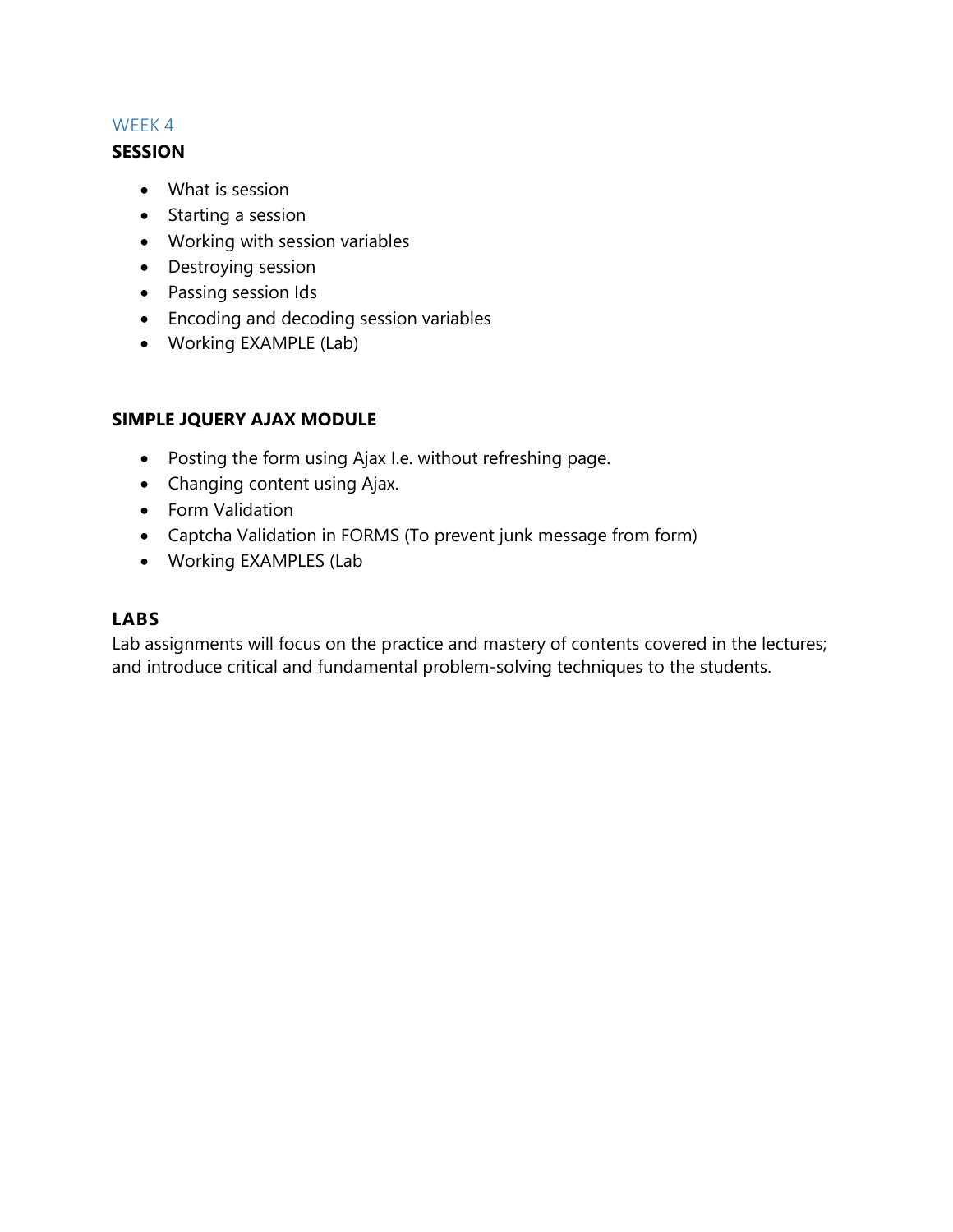# Advanced PHP/MYSQL: Level 3

Nature of the course: Theory + Practical

Total hours per day: 2 hours

Course duration: 4 weeks

#### Course Summary

This level of the course builds on the foundation required to prepare trainees for a career as a PHP-MYSQL software engineer.

## Completion Criteria

After fulfilling all of the following criteria, the student will be deemed to have finished the Module:

- 1. Has attended 90% of all classes held
- 2. Has received an average grade of 80% on all assignments
- 3. Has received an average of 60% in assessments
- 4. The tutor believes the student has grasped all of the concepts and is ready to go on to the second module.

#### Required Text Books

- 1. PHP and MySQL Web Development
- 2. PHP Advanced and Object-Oriented Programming: Visual QuickPro Guide

#### Prerequisites

- Successfully completed the DWIT Training PHP/MYSQL– Level 2 or obtained at least 40% score on the entrance exam.
- The latter case applies for new students that are directly attempting this training.
- Successfully complete the interview.
- Willing and eager to spend at least 10-20 hours (varying from student-to-student) per week outside of the training class to read/write codes in Java (self-study and practice).
- Please note that this is a lab intensive course where the students will be expected to work on lab exercises for approximately half the duration of the session.

## Course Details

#### WEEK<sub>1</sub>

#### **INTRODUCTION TO LARAVEL**

- Concept of Composer
- Installing Composer
- Installing Laravel using composer
- Configuring Laravel
- Project Structure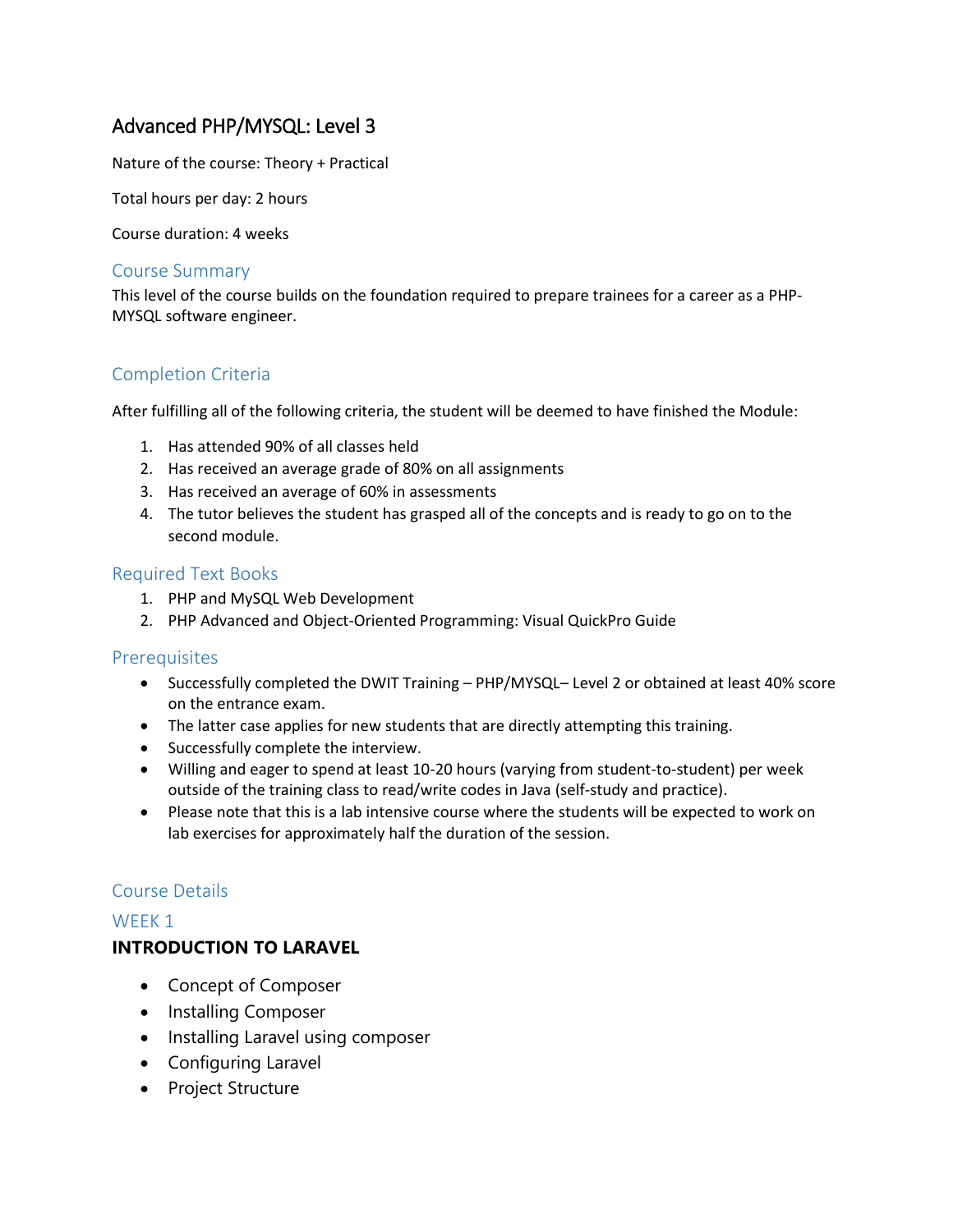• Setting up Development and Debugging Tools

## **ROUTING**

- Basic Routing
- Named Routing
- Grouped Routing
- Routing Parameters
- Handling Invalid Routes
- Route filtering with Middleware

## WEEK 2

## **Controllers**

- Introduction
- Basic Controllers
- Restful Resource Controllers
- Controller Routing
- Controller Middleware

## **Request**

- Handling Request Info.
- Request Inputs
- Form Inputs
- Old Inputs
- Cookies
- Files

## WEEK 3

## **Database**

- Introduction
- Migration
- Schema Building
- Migration Structure
- Writing Migration
- Running Migration
- Seeding
- Database Configuration
- Running Raw SQL queries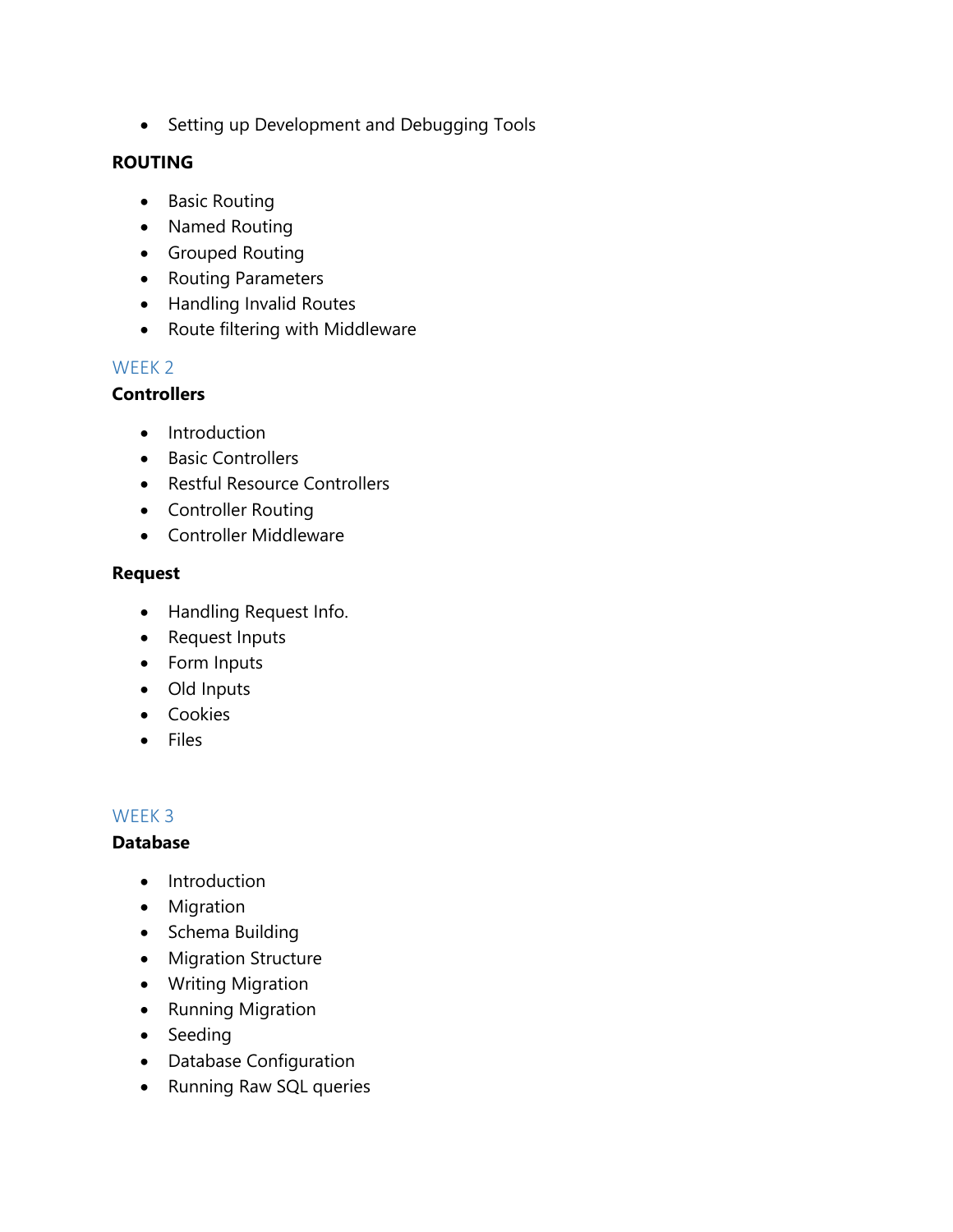- Model
- Eloquent ORM
- Defining Model
- Retrieving Model
- Insert & Update Model
- Deleting Model
- Eloquent Relationship
- One to One
- One to Many
- Many to Many

## **View**

- Passing data to view
- Sharing data to all views
- Blade Template Engine
- Introduction
- Template Inheritance
- Displaying Data
- Implement Control Structures

## WEEK 4

## **Laravel Forms & Html Component**

- Installation
- Generating form
- CSRF Protection
- Form Elements
- Labels
- Text, Text Area, Password & Hidden Fields
- Checkboxes and Radio Buttons
- File Input
- Number Input
- Data Input
- Drop-Down List
- Buttons
- Custom Form Macros